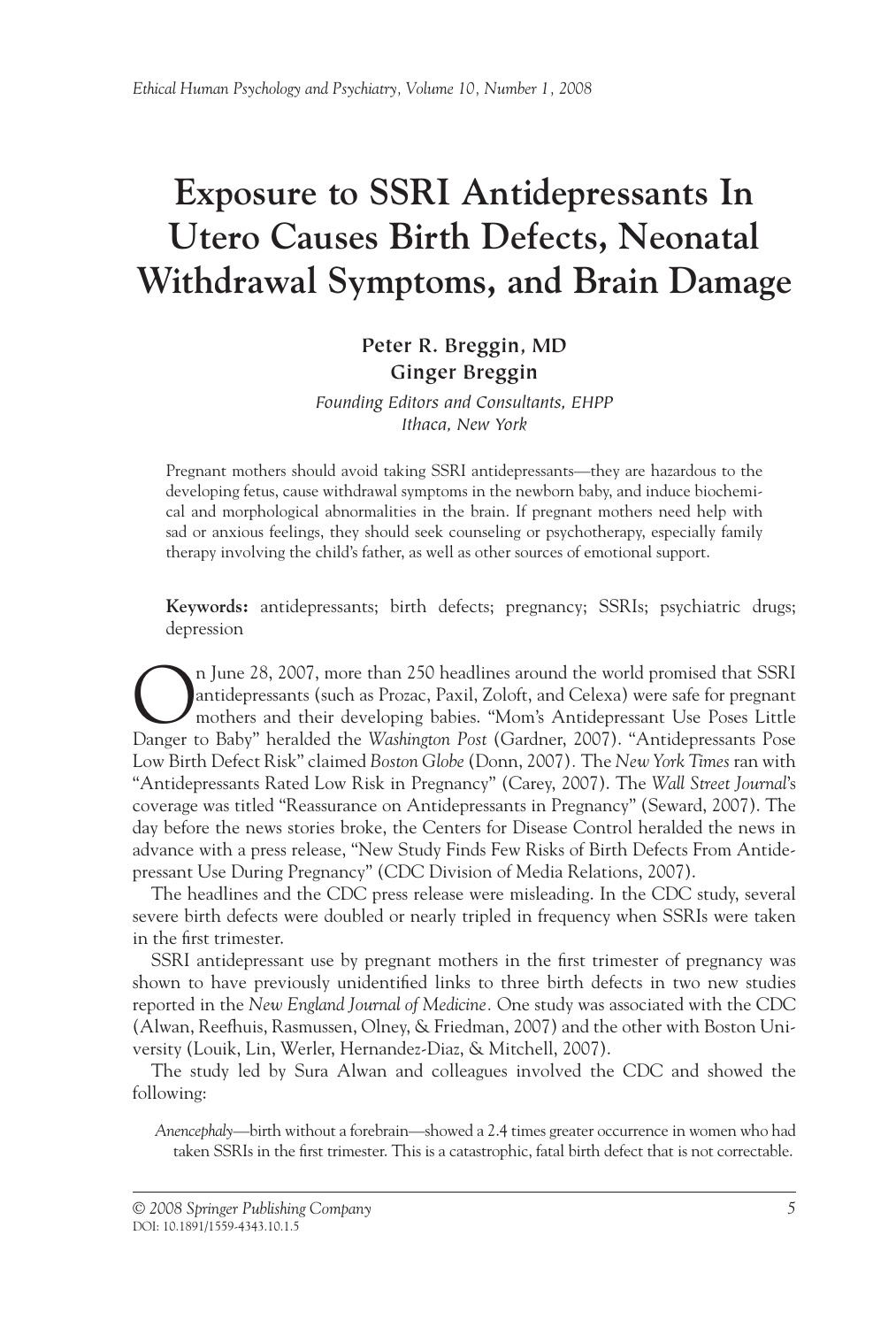The study examined histories of 9,622 cases of birth defects and 4,092 controls who were infants born without birth defects. Some stillbirths (occurring at 20-plus weeks gestation) were included, but if anencephaly resulted in a spontaneous miscarriage or a planned abortion, these events would not appear in this study's findings.

- *Omphalocele* —babies born with organs outside the body—was found to be present 2.8 times as often in the SSRI-treated mothers compared to the control group. Some media portrayed this birth defect as a small hernia of the umbilical cord—but severity of the condition varies, usually requires surgery as well as weeks to years of adapting, and can be life-threatening.
- *Craniosynostosis*—the premature closing of one or more sutures or fibrous joints knitting the bones of the infant's skull—showed 2.5 times more prevalence in infants exposed in utero to SSRIs. This condition also varies in severity. It can be primarily a bone condition of the skull or it can be secondary to an underdeveloped brain in the infant.

 Craniosynostosis occurs in about 4 per 10,000 births according to the National Institutes of Health. A 2.8 times greater occurrence of this condition will cause 2,305 more U.S. babies to be born each year with this birth defect as a result of their mothers taking SSRIs in the first trimester of pregnancy.<sup>1</sup>

In the abstract to the report, the CDC study claimed to find no association between SSRI use in pregnancy and heart defects in neonates. However, the study found that obese women who did not use SSRIs had an increased risk with heart defects and that *obese women who did use SSRIs had an even greater risk of neonatal heart defects with an adjusted odds ratio of 5.9* (95% CI, 2.4–14.3).

The second study, by Carol Louik and her colleagues, did *not* find an overall correlation between SSRI use and the two defects, craniosynostosis and omphalocele. It did, however, find an association between sertraline (Zoloft) and both omphalocele and septal defects in the heart, and between paroxetine (Paxil) and right ventricular outflow tract obstruction defects of the heart.

 Louik made many reassuring statements to the press about the safety of SSRIs in regard to specific birth defects. Her study had funding from two pharmaceutical companies, including GlaxoSmithKline, the manufacturer of Paxil (Seward, 2007), one of the most implicated antidepressants in regard to birth defects. In part due to Louik's highly publicized comments, headlines throughout the country minimized the risk.

 Nor are these the *only* birth defects related to SSRI consumption during pregnancy. In December of 2005, the FDA issued a Public Health Advisory warning that the risk of congenital malformation, especially of the heart, was increased by the consumption of Paxil in the first trimester of pregnancy. The American College of Obstetricians and Gynecologists (ACOG, 2006) warned pregnant women to avoid taking Paxil and also showed concern about any antidepressant exposure during pregnancy. Yet the CDC and researchers are using the new studies to exonerate SSRIs. This is clearly an orchestrated attempt to reassure the public after the FDA's and ACOG's earlier warnings.

The 2007 CDC study offers an illuminating discussion of other study findings concerning abnormal in utero development, including delayed ossification (bone development). "A specific role of serotonin in cardiac and craniofacial morphogenesis in the rodent embryo has also been established," according to Alwan et al. (2007) in the CDC study.

 Newborns also go through withdrawal when their mothers have taken antidepressants during pregnancy. One study found a rate of 30% in neonates exposed in utero to SSRIs (Levinson -Castiel, Merlob, Linder, Sirota, & Klinger, 2006). Withdrawal symptoms in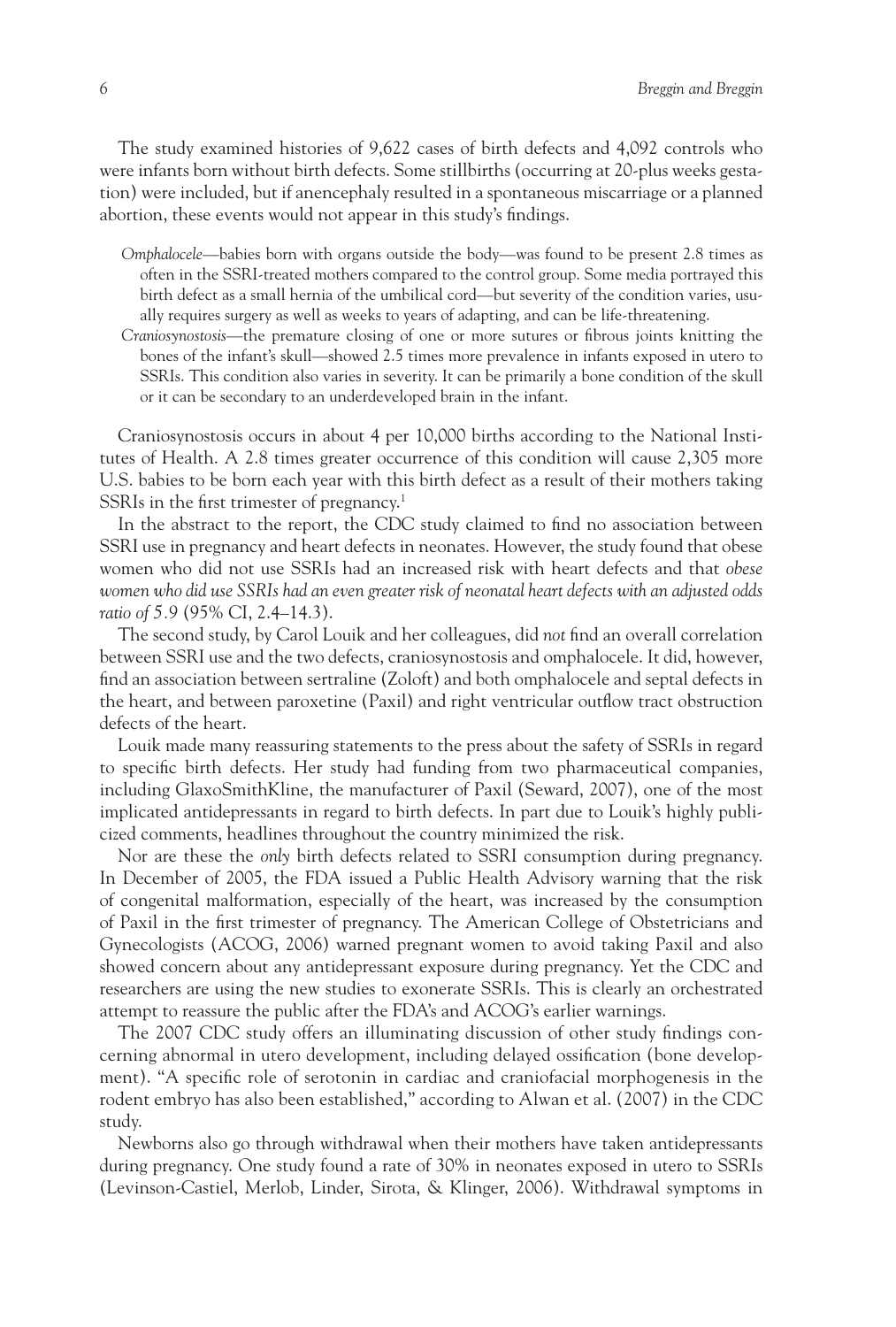infants reported in various studies include irritability, high-pitched or weak crying, tremors, poor muscle tone, disturbed sleep, rapid breathing and respiratory distress, and increased admissions to the neonatal intensive care unit.

 In addition, children exposed in utero to SSRIs have an increased risk of developing persistent pulmonary hypertension at birth. This disorder, which is estimated to occur in 1 or 2 infants for every 1,000 live births, will occur six times more frequently in children exposed to SSRIs after the 20th week of pregnancy. The disorder causes "significant morbidity and mortality" (Food and Drug Administration, 2006, p. 1). These children have difficulty getting enough oxygen into their lungs. The two recent studies in the *New England Journal of Medicine* limited themselves to SSRI exposure during the first trimester; but the neonatal pulmonary hypertension studies show that some hazards will develop during exposure later in pregnancy. Again, the CDC and the researchers drew no attention to these hazards.

Withdrawal reactions confirm further potentially disastrous consequences of SSRIs to neonates that the CDC and the researchers failed to consider in their reassuring statements. Withdrawal reactions confirm that the brain of the fetus has been exposed to SSRIs and that it has suffered significant functional changes. Serotonin is intimately involved in the development of the brain in utero, and SSRIs inhibit normal brain cell development (Norrholm & Ouimet, 2000). It is also known that SSRIs cause myriad toxic effects on neurons in living animals, causing brain cells to grow abnormally (Kalia, O'Callaghan, Miller, & Kramer, 2000; Wegerer et al., 1999). Unavoidably, similar effects must be taking place in the human fetus exposed to SSRIs. In addition, the SSRIs cause measurable biochemical imbalances in the brain, many of them persistent or permanent (de Montigny, Chaput, & Blier, 1990; studies recently reviewed in detail in Breggin, 2008, pp. 174–180). At present we have no way of measuring the harmful impact on the growing brain and the future mental life of the fetus; but exposure to SSRIs is bound to be harmful in the long run.

 Also alarming is the *Wall Street Journal* report that antidepressant use during pregnancy has jumped from 5.7% in 1999 to 13.4% in 2003 (Seward, 2007). The data was based on Medicaid patients and could be higher for the general population with its greater access to medical care.

The reassuring attitude promoted in the CDC's press release flew in the face of evidence linking SSRI exposure during pregnancy to increased birth defects, and the additional evidence of SSRI toxicity in the developing brain. It proclaimed that the study "found no significant increase in the risks for the majority of birth defects assessed" (CDC Division of Media Relations, 2007, p. 1). But I am unaware of *any* prescribed medication that increases birth defects "for the majority of birth defects."

 Women and their doctors who only catch the headlines created by these studies are being misled. SSRIs should never be used during pregnancy.

 Drug advocates, including the CDC, justify the use of SSRIs during pregnancy on the basis that depression has its own hazards. But these hazards pale in comparison to the upheaval that will befall new mothers, fathers, and the extended families of the children who are born with profound birth defects.

 The worst hazards of depression in pregnancy are those of suicidality and, very rarely, infanticide. But the SSRIs are implicated in *increasing* the risks of both suicide and violence (Breggin, 2003; Breggin, 2008; Breggin & Breggin, 1994). In fact, the new FDA labels for antidepressants specifically warn about SSRI-induced suicidality in youth and in young adults, the very group most likely to become pregnant (Food and Drug Administration, 2007). Now we know that the SSRIs not only have the potential risk of death of the mother through suicide but the death of the child as well through lethal birth defects.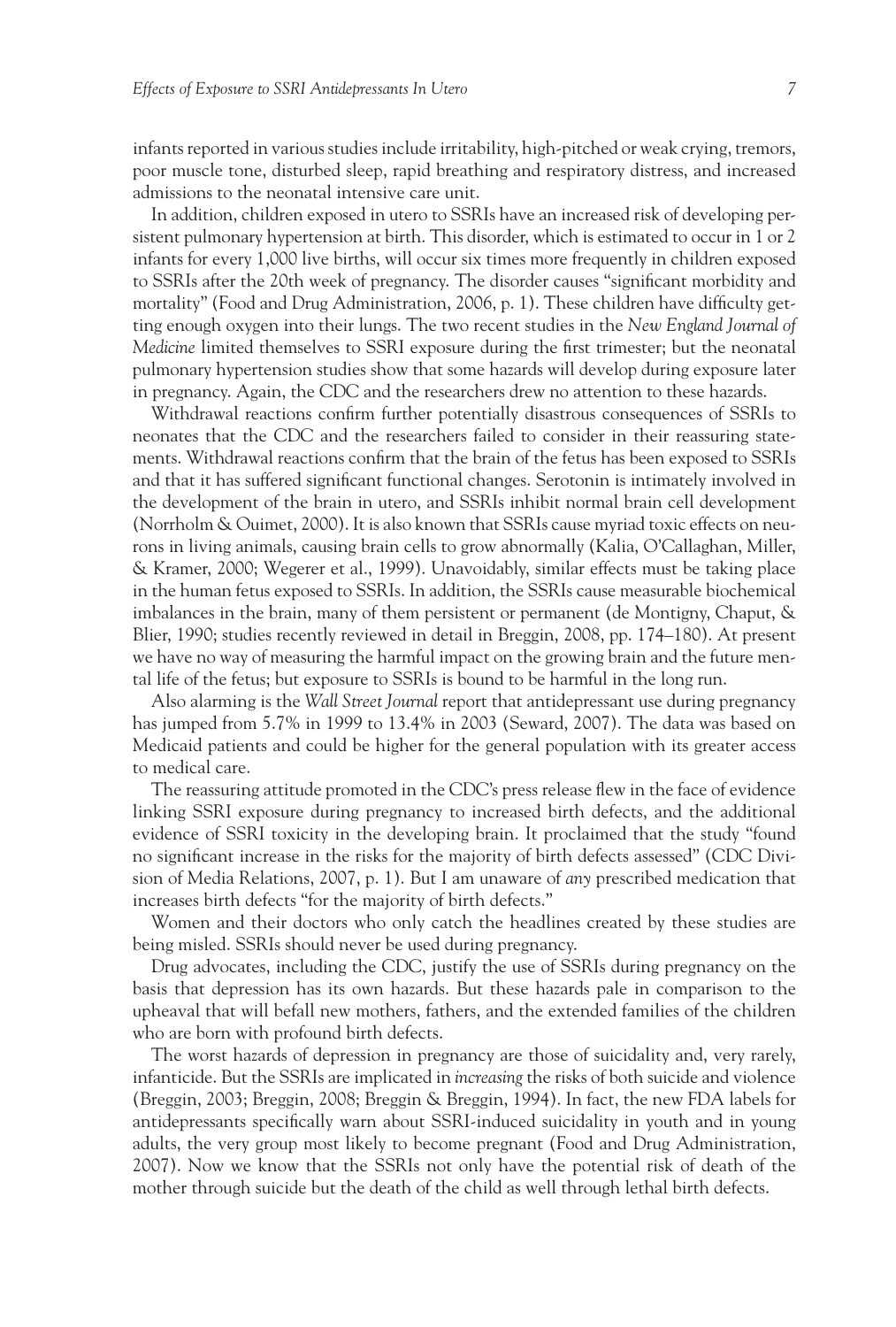The CDC and other prodrug authorities urge pregnant mothers to speak with their doctors about the risk/benefit ratio of taking SSRI antidepressants. But doctors will have read the headlines inspired by the CDC and will imagine there is little risk. Furthermore, few physicians realize that meta-analyses have shown that antidepressants work no better than placebo at lifting depression (Kirsch, Moore, Scoboria, & Nicholls, 2002; Moncrieff & Kirsch, 2005). The risk/benefi t ratio weighs a placebo effect against increased parental suicide and violence, and babies with congenital defects, babies undergoing withdrawal reactions, and babies whose brains have been modified by their exposure to SSRIs during their development.

 There are many approaches to helping depressed people without resort to drugs (Breggin, 2001, 2008; Breggin & Breggin, 1994). Exercise has proven effective in alleviating depression (Babyak et al., 2000). Therapy and counseling can also be very helpful, and in the case of pregnant women, family therapy involving the father of the child and other family members can be especially supportive. Pregnant mothers need to stay in touch with other mothers-to-be or to form an informal support group, and they need to plan ahead for as much emotional support as they can find for several months or more after giving birth. Anticipating help and support after the birth is one of the best antidotes to depression during the pregnancy.

 Given the casual attitudes displayed by the researchers and most of the media, it's appropriate to conclude with a condolence letter found on the Web site of the National Birth Defects Prevention Network (March of Dimes, University of South Florida, & Florida Department of Health, 2006). The letter notes that there is no treatment for babies with anencephaly, that they will be lost early or late in pregnancy or die shortly after birth, a few days at the most. Addressed to parents who have a baby with anencephaly, the letter shows a heart-rending drawing of a child with no forehead, and offers this emotional support:

 We are so saddened to hear that your baby has anencephaly. We know this is not easy for you and you may not know how to feel. That's okay. Parents of babies with anencephaly feel shock, denial, grief, and even anger. It is all right to feel this way and no one will blame you.

 No one can or should blame the parents of anencephalic children. However, when SSRI antidepressants are known to increase the risk by 240%, the medical profession must take responsibility for preventing fetal exposure to these medications. SSRIs should be contraindicated in pregnancy.

## **NOTE**

 1. The CDC reports 4,115,590 U.S. births in 2004. Four births per 10,000 births equal 1,646 births with craniosynostosis. Multiply 1,646 births by 2.4 times and the new total is 3,951 births with craniosynostosis .

## **REFERENCES**

- Alwan, S., Reefhuis, J., Rasmussen, S., Olney, R., & Friedman, J. (2007). Use of selective serotoninreuptake inhibitors in pregnancy and the risk of birth defects. *New England Journal of Medicine, 356,* 2684–2692.
- American College of Obstetrics and Gynecology. (2006, December 1). *Press release: ACOG issues opinion on SSRI antidepressant use during pregnancy.* Retrieved July 1, 2007, from www.ACOG. org /from\_home/publications/press\_releases/nr12-01-06-1.cfm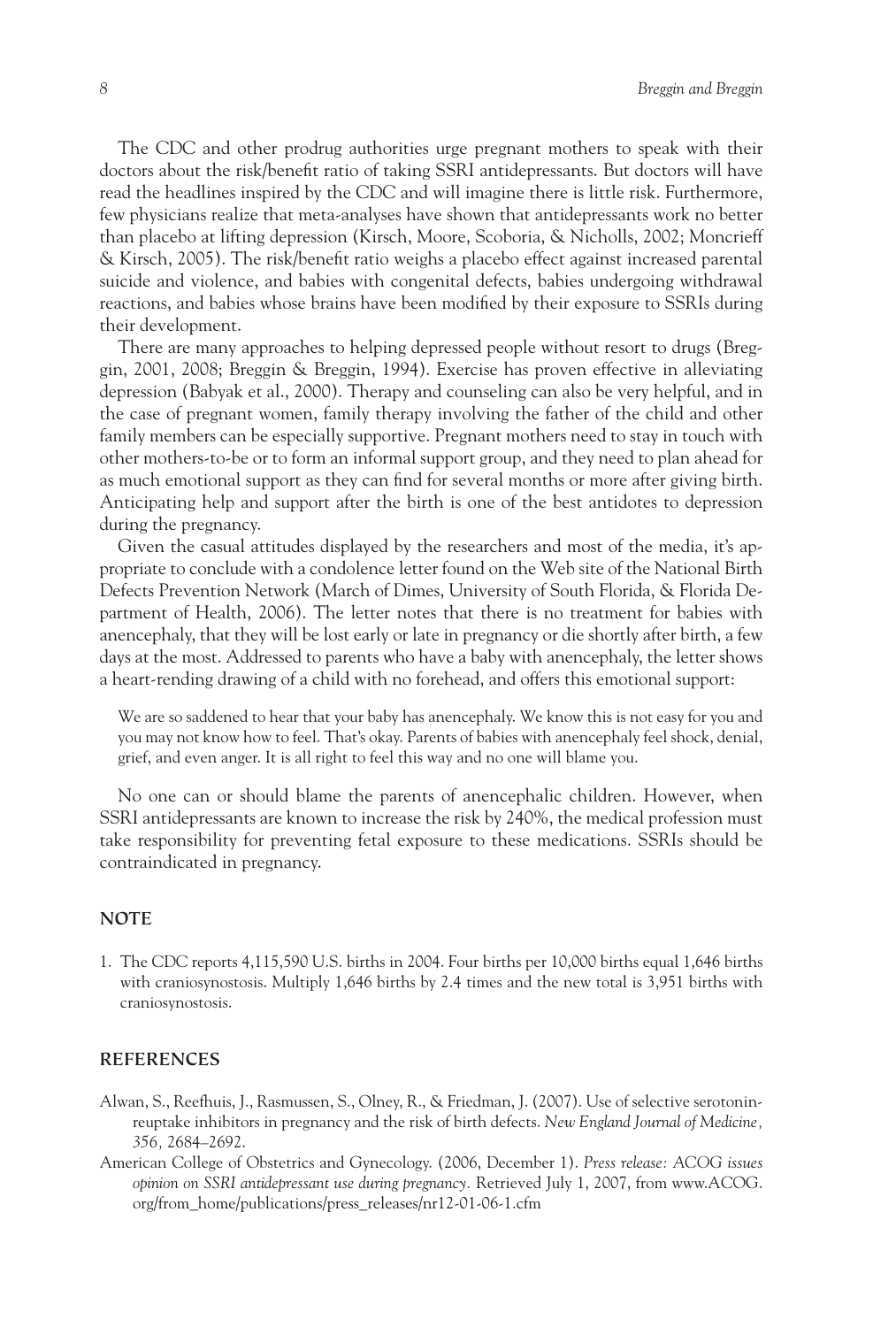- Babyak, M., Blumenthal, J., Herman, S., Khatri, P., Doraiswamy, M., Moore, K., et al. (2000). Exercise treatment for major depression. *Psychosomatic Medicine, 62,* 663 .
- Breggin, P. (2001). *The antidepressant fact book.* Cambridge, MA: Perseus Books.
- Breggin, P. (2003 ). Suicidality, violence and mania caused by selective serotonin reuptake inhibitors (SSRIs): A review and analysis. *Ethical Human Sciences and Services, 5,* 225–246.
- Breggin, P. (2008). *Brain-disabling treatments in psychiatry: Drugs, electroshock and the psychopharmaceutical complex.* New York: Springer Publishing Company.
- Breggin, P., & Breggin, G. (1994). *Talking back to Prozac: What doctors aren't telling you about today's most controversial drug.* New York: St. Martin's.
- Carey, B. (2007, June 28). Antidepressants rated low risk in pregnancy. *The New York Times.*
- CDC Division of Media Relations. (2007, June 27). *New study finds few risks of birth defects from antidepressant use during pregnancy* . Retrieved June 28, 2007, from www.phppo.cdc.gov /od/oc/ media/pressrel/2007/r070627.htm
- CDC National Center for Health Statistics. (2006, December 20). *Births/Natality. NCHS-FASTATS.* Retrieved June 28, 2007, from http://www.cdc.gov/nchs.fastats/births.htm
- de Montigny, C., Chaput, I., & Blier, P. (1990, December). Modification of serotonergic neuron properties by long-term treatment with serotonin reuptake blockers. *Journal of Clinical Psychiatry, 51* (12, Suppl. B), 4–9.
- Donn, J. (2007, June 28). Antidepressants pose low birth defect risk. *The Boston Globe.*
- Food and Drug Administration. (2005, December 8). *FDA public health advisory: Paroxetine* . Retrieved July 1, 2007, from www.fda.gov /cder/drug/advisory/paroxetine200512.htm
- Food and Drug Administration. (2006, July). *FDA alert: Increased risk of neonatal persistent pulmonary hypertension* . *FDA information for healthcare professionals.* Retrieved July 2007, from www.fda.gov
- Food and Drug Administration. (2007, May 2). *FDA news: FDA proposes new warnings about suicidal thinking, behavior in young adults who take antidepressant medications* . Retrieved May 3, 2007, from www.fda.gov/bbs/topics/NEWS/2007/NEW01624.html
- Gardner, A. (2007, June 27). Mom's antidepressant use poses little danger to baby. *The Washington Post.*
- Kalia, M., O'Callaghan, J., Miller, D., & Kramer, M. (2000). Comparative study of fluoxetine, sibutramine, sertraline and dexfenfluramine on the morphology of serotonergic nerve terminals using serotonin immunohistochemistry. *Brain Research, 858,* 92–105.
- Kirsch, I., Moore, T., Scoboria, A., & Nicholls, S. (2002). The emperor's new drugs: An analysis of antidepressant medication data submitted to the U.S. Food and Drug Administration. *Prevention & Treatment, 5,* article 23, posted July 15, 2002.
- Levinson-Castiel, R., Merlob, P., Linder, N., Sirota, L., & Klinger, G. (2006). Neonatal abstinence syndrome after in utero exposure to selective serotonin reuptake inhibitors in term infants. *Archives of Pediatrics & Adolescent Medicine, 160,* 173–176.
- Louik, C., Lin, A., Werler, M., Hernandez-Diaz, S., & Mitchell, A. (2007). First-trimester use of selective serotonin-reuptake inhibitors and the risk of birth defects. *New England Journal of Medicine, 356,* 2675–2683.
- March of Dimes, University of South Florida, & Florida Department of Health. (2006, October 22). *Anencephaly* . Retrieved July 1, 2007, from www.nbdpn.org/current/2007pdf/Anencephaly\_Eng.pdf
- Moncrieff, J., & Kirsch, I. (2005). Efficacy of antidepressants in adults. *British Medical Journal*, 331, 155–157.
- Norrholm, S., & Ouimet, C. (2000). Chronic fluoxetine administration to juvenile rats prevents age-associated dendritic proliferation in hippocampus. *Brain Research, 883,* 205–215.
- Seward, Z. (2007, June 28). Reassurance on antidepressants in pregnancy. *Wall Street Journal,* p. D1.
- Wegerer, V., Moll, G., Bagli, M., Rothenberger, A., Ruther, F., & Huether, G. (1999). Persistently increased density of serotonin transporters in the frontal cortex of rats treated with fluoxetine during early juvenile life. *Journal of Child and Adolescent Psychopharmacology, 9,* 13–14.

 Correspondence regarding this article should be directed to Peter R. Breggin, MD, or Ginger Breggin, 101 East State Street, No. 112, Ithaca, NY 14850.